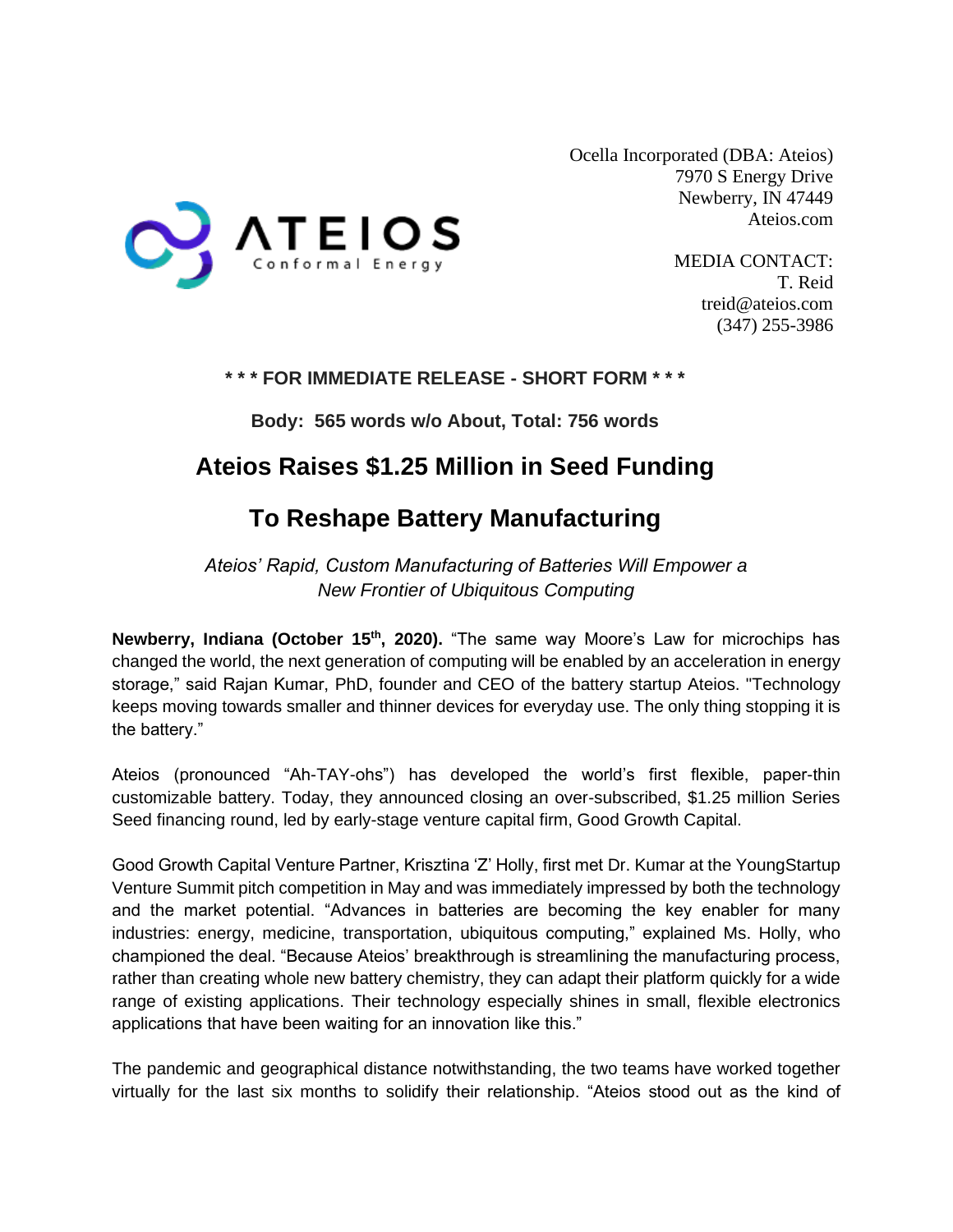transformative technology that Good Growth is focused on, with the solid team to lead this new market. Good Growth continues to aggressively invest and support new innovations, even under these pandemic and challenging times, and Ateios was something we could not delay in getting involved with," added Good Growth Capital Managing Partner David Mendez.

Dr. Kumar and fellow graduate student, Carlos Munoz, founded Ateios while conducting pioneering research in stretchable batteries at the University of California San Diego Jacob School of Engineering. After spinning out the company and engaging with customers in wearables and the Internet of Things (IoTs), the company developed a patent-pending manufacturing technique for thin-film batteries. The company relocated earlier this year to the Battery Innovation Center located outside of Bloomington, Indiana. Ateios has the ability to die-cut custom shapes and apply them robotically, to electronic devices, like a sticker. Their manufacturing process is 10x faster and one-fifth of the capital cost compared to existing battery manufacturing. The federally-funded battery center is providing additional equipment and facilities support to enable Ateios to deliver commercial quantities of batteries regularly, and the company is working with the State of Indiana to locate their next facility to deliver volumes beyond that. The seed round will enable them to meet customer demand and take their technology to scale.

The funding round comes shortly on the heels of Ateios receiving Phase I SBIR funding from the National Science Foundation and graduating from The Heritage Group Accelerator powered by Techstars. Additional investors include Keshif Ventures, Techstars Ventures, Elevate Ventures, HG Ventures, Impact Assets, VisionTech Angels, and several high-value angels, providing experience in analytics, manufacturing, and advanced materials.

"We're thrilled to have the top leaders partner with us," said Dr. Kumar. "Good Growth Capital's diverse network, deep operating experience, and expertise in a wide range of transformative technologies is a perfect fit for the next phase of our journey."

**--------**

### **About Ateios**

Ateios is developing a new process to reshape batteries through rapid, custom manufacturing. The battery industry's manufacturing process has remained relatively unchanged over the past 40 years, impacting applications such as Digital Health and the Internet of Things (IoT). This project will develop a novel platform for battery manufacturing using a cure-on-command technology, which will expedite the components curing process from hours to seconds. The cureon-command technology will provide multiple benefits to battery manufacturing by eliminating unnecessary processing steps, such as cost savings, capital equipment savings of 3x, and environmental friendliness. For more information, please visit [ateios.com](http://www.ateios.com/)

### **About Good Growth Capital**

Good Growth Capital (GGC) is an early-stage venture capital firm known for its exceptional expertise in finding, cultivating, and assessing complex science and technology start-ups. Formed by a team of experienced operators, our strong capacity for understanding early-stage science